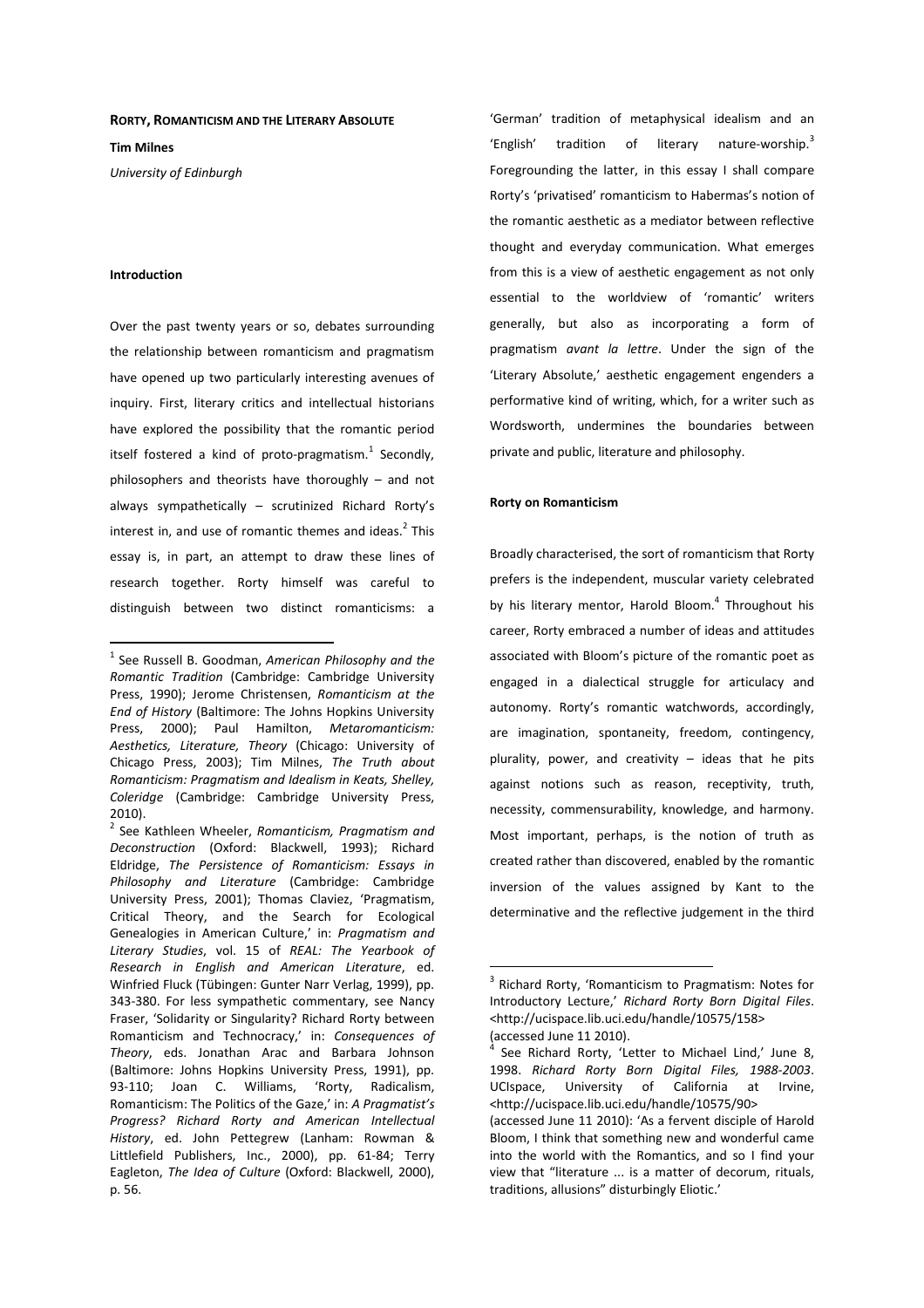*Critique*. 5 According to Rorty, by reconfiguring Kant's cognitive, determinative judgement as that which merely produces agreement, and reflective, lawless judgement as paradigm-shifting spontaneity, romanticism 'inaugurated an era in which we gradually came to appreciate the historical role of linguistic innovation.'<sup>6</sup>

In later work, Rorty connected this movement to a broader nineteenth-century shift away from foundationalist 'metaphysical comfort' and towards a future-directed sense of 'historical hope,' in which poets follow Percy Shelley's call to become the legislators of social progress.<sup>7</sup> Shelley's writing encapsulates the secular utopianism that Rorty finds the most valuable element in the romantic elevation of poetical awe and sublimity over philosophical harmony and beauty. In this way, romantic enthusiasm becomes the opponent of Enlightenment and postmodern knowingness. It also partakes of Hegel's temporalisation of truth. On Rorty's reading, Shelley recommends that we poetically forget about the relation between eternity and time, between unconditioned truth and contingency, and instead 'concentrate on the relation between the human present and the human future.<sup>8</sup> Among the important corollaries of this exchange, Rorty believes, are the idea of 'freedom as the recognition of contingency' and what he calls 'romantic polytheism,' the romantics' Hellenistic rejection of the Hebraic-Enlightenment notion of a universal standard against which all human values should be measured.<sup>9</sup>

 $\overline{a}$ 

Romantic idealism, however, troubles Rorty. What is useful about the romantic claim that truth is made rather than found, he cautions, is the idea 'that *languages* are made rather than found, and that truth is a property of linguistic entities, of sentences.<sup>'10</sup> Thus, while he claims that both romanticism and pragmatism are the rebellious offspring of the Enlightenment, united as 'reactions against the idea that there is something non-human out there with which human beings need to get in touch,' Rorty objects to Coleridge's replacement of analytic reason with the numinous imagination as the 'decoder' of truth. $^{11}$  Kant's Copernican revolution, 'the idea that we receive but what we give,' means not, as Coleridge suggests, that we are God-like creators of ideal Truth, but that we should dispense with the idea of 'Truth' as something to which our beliefs must correspond. $12$  Rorty advocates jettisoning the 'philosophical bad faith' of transcendental argument, or argument by way of necessary presuppositions, in favour of a narrative of human change according to which forms of normativity evolve through contingent and linguistic processes.<sup>13</sup> However, '[t]his road couldn't be taken until Darwin and later thought helped us get rid of the idea of "Mind" and substituted "Language" – substituted Words for Ideas. $14$  Pragmatism really sets out from Darwinian naturalism, from a picture of human beings as evolutionary accidents.

Rorty has a further agenda here. By embracing naturalism, he hopes to distinguish his own work from postmodern appropriations of romantic ideas, many of

<sup>&</sup>lt;sup>5</sup> See Richard Rorty, 'Nineteenth-Century Idealism and Twentieth-Century Textualism,' in: *Consequences of Pragmatism. Essays: 1972-1980* (Minneapolis: University of Minnesota Press, 1982), pp. 142-143.

<sup>6</sup> Richard Rorty, *Contingency, Irony, and Solidarity* (Cambridge: Cambridge University Press, 1989), p. 52.

<sup>&</sup>lt;sup>7</sup> Richard Rorty, 'Afterword: Pragmatism, Pluralism, and Postmodernism,' in: *Philosophy and Social Hope*  (Penguin Books, 1999), p. 263.

<sup>8</sup> Richard Rorty, 'Emancipating our Culture,' in: *Debating the State of Philosophy: Habermas, Rorty and Kolakowski*, ed. Jozef Niznik and John T. Sanders (Westport: Greenwood Press, 1996), p. 25.

<sup>&</sup>lt;sup>9</sup> See Rorty, *Contingency*, p. 26, and idem, 'Pragmatism as Romantic Polytheism,' in: *Philosophy as Cultural* 

*Politics: Philosophical Papers Volume 4* (Cambridge: Cambridge University Press, 2007), p. 29.

<sup>10</sup> Rorty, *Contingency*, p. 7.

<sup>11</sup> Richard Rorty, 'Pragmatism and Romanticism,' in: *Philosophy as Cultural Politics*, p. 105.

<sup>&</sup>lt;sup>12</sup> Rorty, 'Romanticism to Pragmatism.'

<sup>13</sup> See Richard Rorty, 'Is Derrida a Transcendental Philosopher?' in: *Essays on Heidegger and Others: Philosophical Papers Volume 2* (Cambridge: Cambridge University Press, 1991). Here, Rorty refers to transcendental argument as a Kantian 'gimmick' that encourages the thinker to take 'so many leaps into the darkness which surrounds the totality of everything previously illuminated' (p. 123).

<sup>&</sup>lt;sup>14</sup> Rorty, 'Romanticism to Pragmatism.'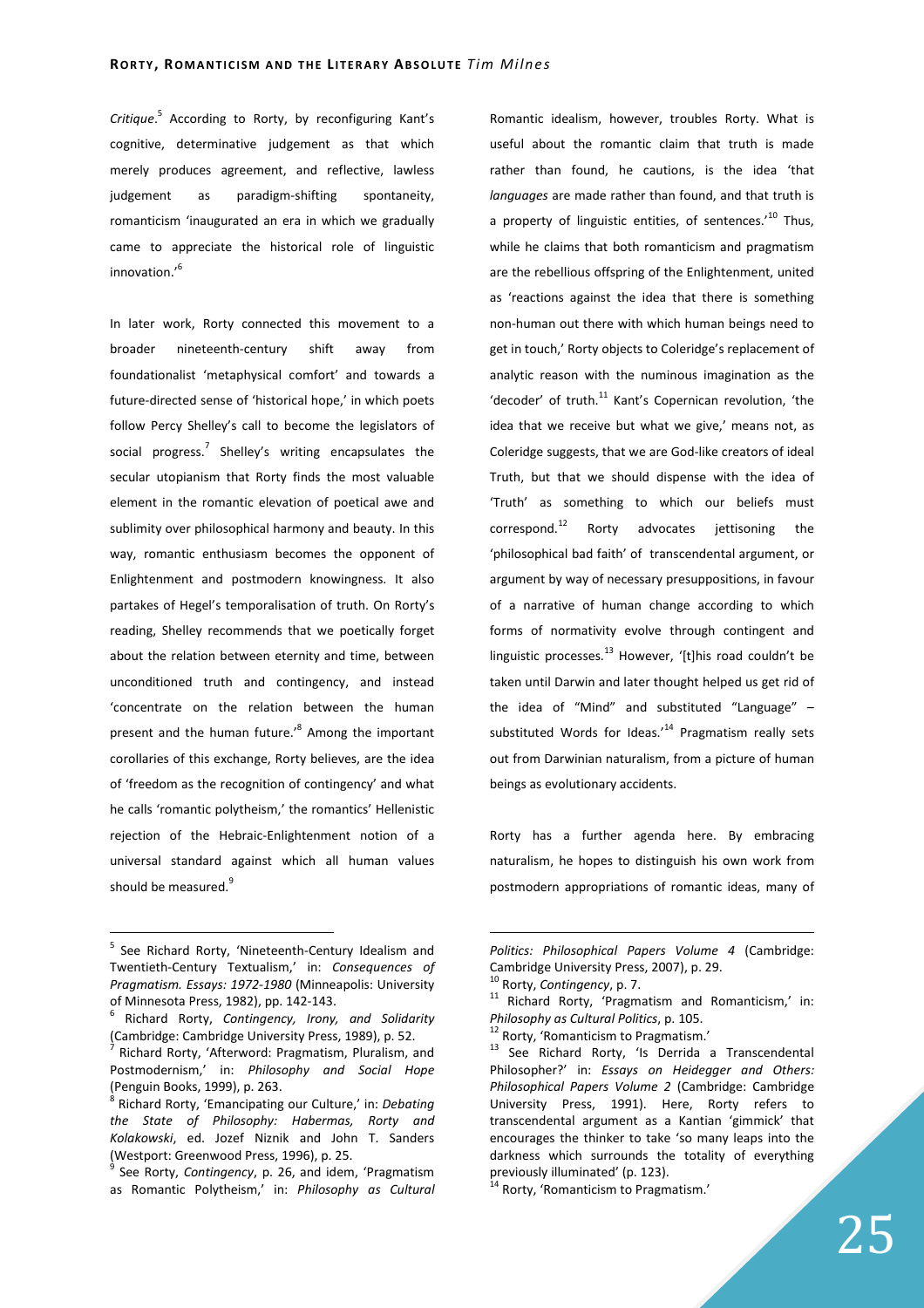which he sees, like Habermas, as perpetuating romantic idealism by transcendentally hypostatising others of reason.<sup>15</sup> Thinking seriously about the self as constituted by intersubjectivity demands that we abandon the notion of an 'outside' of thought, an *un*thought. From this perspective, Derrida's 'trace' and other attempts to think the unthinkable are simply rehashing romantic sublimity, functioning as 'the name of the Ineffable, of what can be shown but not said, believed but not known, presupposed but not mentioned, that in which we move and have our being.<sup>16</sup> Romantic 'sublimity' and 'depth,' taken in this way, make Rorty suspicious. He sees himself as arguing on behalf of reform rather than revolution, for the beauty of intersubjectivity rather than the sublimity of incommensurable phrase-regimes. Following Davidson, he maintains that '[f]rom a Darwinian point of view, there is simply no way to give sense to the idea of our minds or our language as systematically out of phase with what lies beyond our skins.'<sup>17</sup>

All of this leads Rorty to distinguish between two romanticisms: one dangerous (or, at best, useless), and one useful. The first is metaphysical, hypostatising and 'deep,' using imagination as a stand-in for reason in the creation of ideal Truth; the second is playful, metaphoric and utopian, celebrating imaginative power as the natural engine of linguistic innovation. Maintaining this distinction means emphasising the possibilities of redescription implicit in 'the romantic notion of man as self-creative,' and downgrading the equally romantic but less laudable aspiration that the vocabulary for that redescription be final, grounded in the noncontingent foundations of a 'transcendental constitution.'<sup>18</sup> Outmanoeuvring romantic idealism, in short, means embracing 'romantic utilitarianism.'<sup>19</sup>

In turn, Rorty's ironic, 'romantic utilitarianism' involves the separation of private and public spheres. It involves dropping 'the assumption, shared by Plato and Foucault, that there is a deep philosophical connection between private intellect and public behaviour.<sup>'20</sup> The idea that one must lead a pure and unified life, Rorty maintains, is an unwelcome hangover from Christianity, 'the quest for purity of heart – the attempt to will one thing – gone rancid.<sup>'21</sup> Rorty accordingly celebrates romanticism, elitism, innovation, and sublimity in private and defends liberalism, democracy, reform, hope and beauty in public. But he denies that there is any connection between these attitudes. Indeed, he claims, public romanticism is rarely a good thing, since it is 'when a Romantic intellectual begins to want his private self to serve as a model for other human beings that his politics

 $\overline{a}$ 

<http://ucispace.lib.uci.edu/handle/10575/766> (accessed June 11, 2010).

<sup>15</sup> See Richard Rorty, 'Grandeur, Profundity, and Finitude,' in: *Philosophy as Cultural Politics***:** 'Berlin, like Dewey, recognized that the Platonist hope of speaking with an authority that is not merely that of a certain time and place had survived within the bosom of romanticism, and engendered what Habermas calls "others of reason."' The most important of these, Rorty claims, is the infinite, figured by terms such as 'depth' and 'profundity': 'Depth does not produce agreement, but for romantics it trumps agreement' (pp. 83-84).

<sup>&</sup>lt;sup>16</sup> Richard Rorty, 'Philosophy as a Kind of Writing: An Essay on Derrida,' in: *Consequences of Pragmatism*, p. 102. See also idem, 'Remarks on Deconstruction and Pragmatism,' in: *Deconstruction and Pragmatism*, ed. Chantal Mouffe (London: Routledge, 1996): Because of his perceived transcendentalism, Rorty describes Derrida as 'a sentimental, hopeful, romantically idealistic writer' (p. 13).

Richard Rorty, 'Introduction: Antirepresentationalism, Ethnocentrism, and Liberalism,' in: *Objectivity, Relativism and Truth*, p. 12.

<sup>18</sup> Richard Rorty, *Philosophy and the Mirror of Nature* (Princeton: Princeton University Press, 1980), p. 358.

<sup>&</sup>lt;sup>19</sup> Rorty, 'Pragmatism as Romantic Polytheism,' p. 27. In his 'Notes on Impressions of Kloppenberg,' Rorty writes: '"Pragmatism as Romantic Utilitarianism" means something like: (a) the utilitarians were right that nothing matters except human needs and human suffering (b) we have to expand our conception of what counts as a human need ... so as to make sure that past practices don't get in the way of a Romantic future (c) there is a utopian goal of Human Freedom to be attained at the End of History, but what that utopia will look like cannot be formulated in advance ... It will be attained experimentally, and will always recede before us.' (*Richard Rorty Born Digital Files*,

<sup>&</sup>lt;sup>20</sup> Richard Rorty, 'Moral Identity and Private Autonomy: The Case of Foucault,' in: *Essays on Heidegger and Others*, pp. 196-197.

 $21$  Richard Rorty, 'Trotsky and the Wild Orchids,' in: *Philosophy and Social Hope* (London: Penguin Books, 1999), p. 13.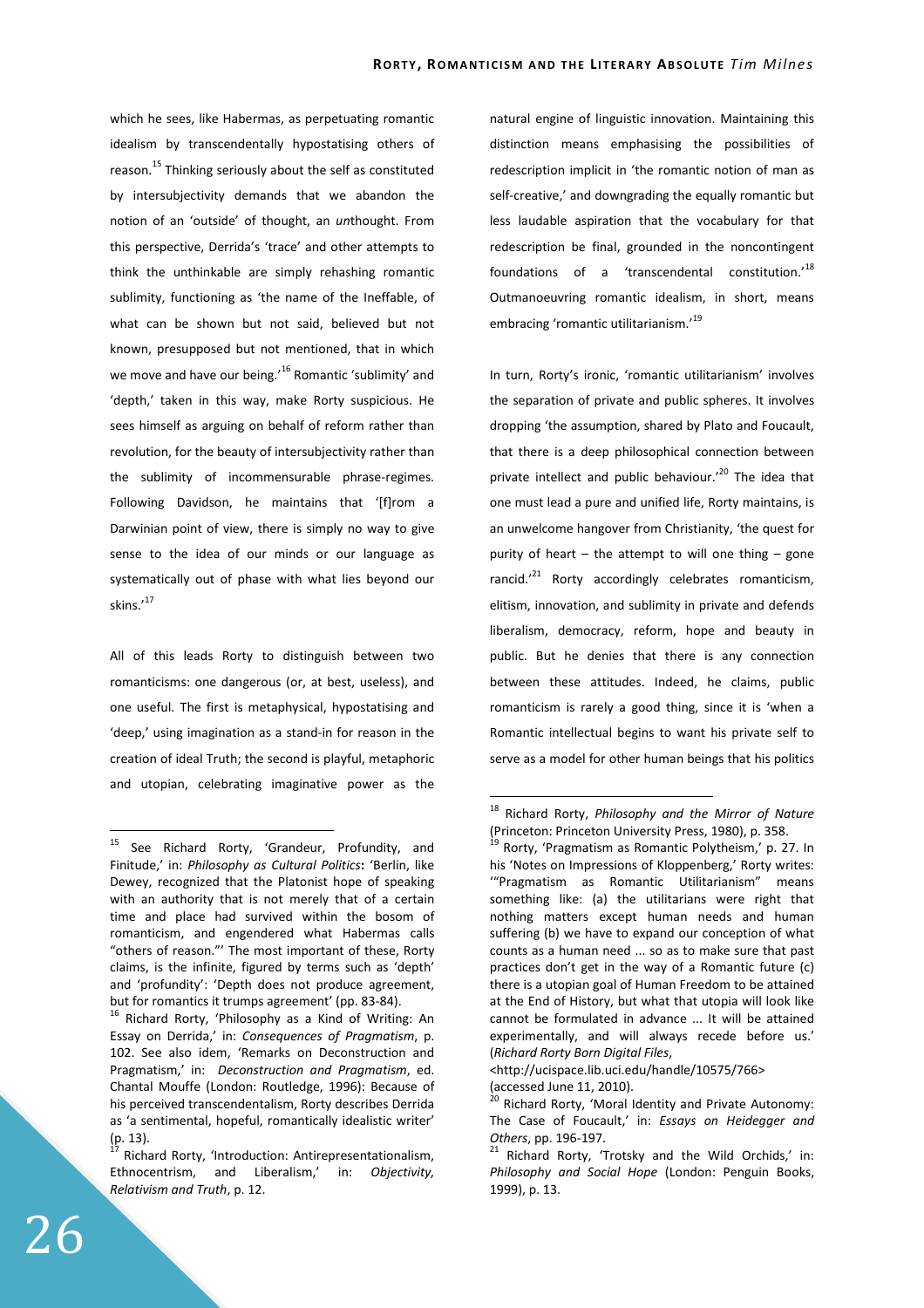tend to become antiliberal. $12<sup>22</sup>$  Instead, he maintains, private aesthetic self-creation and public justice should be treated as two different kinds of tools, 'as little in need of synthesis as are paintbrushes and crowbars.'<sup>23</sup>

## **Rorty and Habermas**

 $\overline{a}$ 

Rorty's private/public distinction has proved controversial, with some arguing that it is at best unnecessary, and at worst out of step with his broader advocacy of playfulness and irony. $24$  Rorty himself admitted to never quite having 'found a satisfactory way of reconciling my admiration for the romantic intellectual with the habits of a democratic society,' conceding that *Contingency, Irony and Solidarity* 'doesn't do justice to the interplay between public and private.<sup>'25</sup>

<sup>25</sup> Richard Rorty, 'Letter to Jacques Bouveresse, 3 Feb. 1992,' *Richard Rorty Born Digital Files*,

One way in which Rorty attempts to explore this 'interplay' is by introducing the idea that we should exchange the 'romance and idealistic hopes' of the pursuit of objective truth for 'a rhetoric that romanticizes the pursuit of intersubjective, unforced agreement among larger and larger groups of interlocutors.<sup>'26</sup> We should, he suggests, be romantic enthusiasts in promoting solidarity rather than idealists in obtaining objectivity. To the question: what is the normative basis of 'should' in this imperative? Rorty's reply is: *we* are. By generating our own forms of validity, we romantically create the norms by which we judge, and are judged.

There remains, however, an important difference between romanticising solidarity and hypostatising the unconditioned. We make progress, Rorty maintains, 'by our lights ... But when we hypostatize the adjective "true" into "Truth" and ask about our relation to it, we have absolutely nothing to say.<sup>'27</sup> Instead, truth must be explained within a naturalistic framework. To be a 'naturalist' in Rorty's sense is not to privilege scientific or materialist accounts of causality; on the contrary, it simply involves refusing to 'divide things up into those which are what they are independent of context and those which are context-dependent.<sup>'28</sup> By accommodating pluralism in this way, '*holism takes the curse off naturalism*.'<sup>29</sup>

From the 1980s onwards, Rorty engaged in a series of debates with other pragmatist thinkers over the coherence and consequences of his own brand of

 $22$  Rorty, 'Moral Identity and Private Autonomy,' p. 194. <sup>23</sup> Rorty, *Contingency*, p. xiv.

<sup>&</sup>lt;sup>24</sup> See especially Nancy Fraser, 'Solidarity or Singularity?' Fraser claims that the struggle between 'a Romantic impulse and a pragmatic impulse' (p. 94) – i.e. between a liberal pragmatism and the romantic 'impulse that thrills to the sublimity of metaphor,' is never satisfactorily resolved in Rorty's work (p. 96). Kathleen Wheeler accuses Rorty in *Romanticism, Pragmatism and Deconstruction* of having 'gotten stuck' in a dualism between individual and community that his mentor Dewey managed to avoid (p. 280, n.9). Wheeler follows Derrida, who rejects Rorty's application of the public/private distinction to his own work (see Rorty, 'Remarks on Deconstruction and Pragmatism,' pp. 78- 80). See also Sterling Lynch, 'Romantic Longings, Moral Ideals, and Democratic Priorities: On Richard Rorty's Use of the Distinction Between the Private and the Public,' *International Journal of Philosophical Studies*, vol. 15, no. 1 (2007), pp. 97-120. Lynch argues that the private/public separation is unnecessary and inconsistent with the rest of Rorty's thought, since 'without the brute application of equal, competing, and *a priori* claims about moral priority, Rorty's moral problem will not arise' (p. 104). For a defence of the distinction, see Günter Leypoldt, 'Uses of Metaphor: Richard Rorty's Literary Criticism and the Poetics of World-Making,' *New Literary History*, vol. 39, no. 1 (2008), pp. 145-163. Even Leypoldt, however, defends the distinction on the grounds that it is not a dichotomy. On the contrary, he claims, for Rorty, sublime 'literary world-making' and 'the sort of empathetic identification that encourages human solidarity' are 'noncompetitive goods that should not be ranked within a single hierarchy of literary or narrative functions ...' (p. 156).

<sup>&</sup>lt;http://ucispace.lib.uci.edu/handle/10575/71> (accessed June 11, 2010).

<sup>&</sup>lt;sup>26</sup> Richard Rorty, 'Is Truth a Goal of Inquiry? Donald Davidson Versus Crispin Wright,' in: *Truth and Progress: Philosophical Papers, Volume 3* (Cambridge: Cambridge University Press, 1998), p. 41.

<sup>27</sup> Richard Rorty, 'Introduction' to *Truth and Progress*, p. 4.

<sup>&</sup>lt;sup>28</sup> Richard Rorty, 'Inquiry as Recontextualization: An Anti-Dualist Account of Interpretation,' in: *Objectivity*, p. 98. <sup>29</sup> Ibid., p. 109.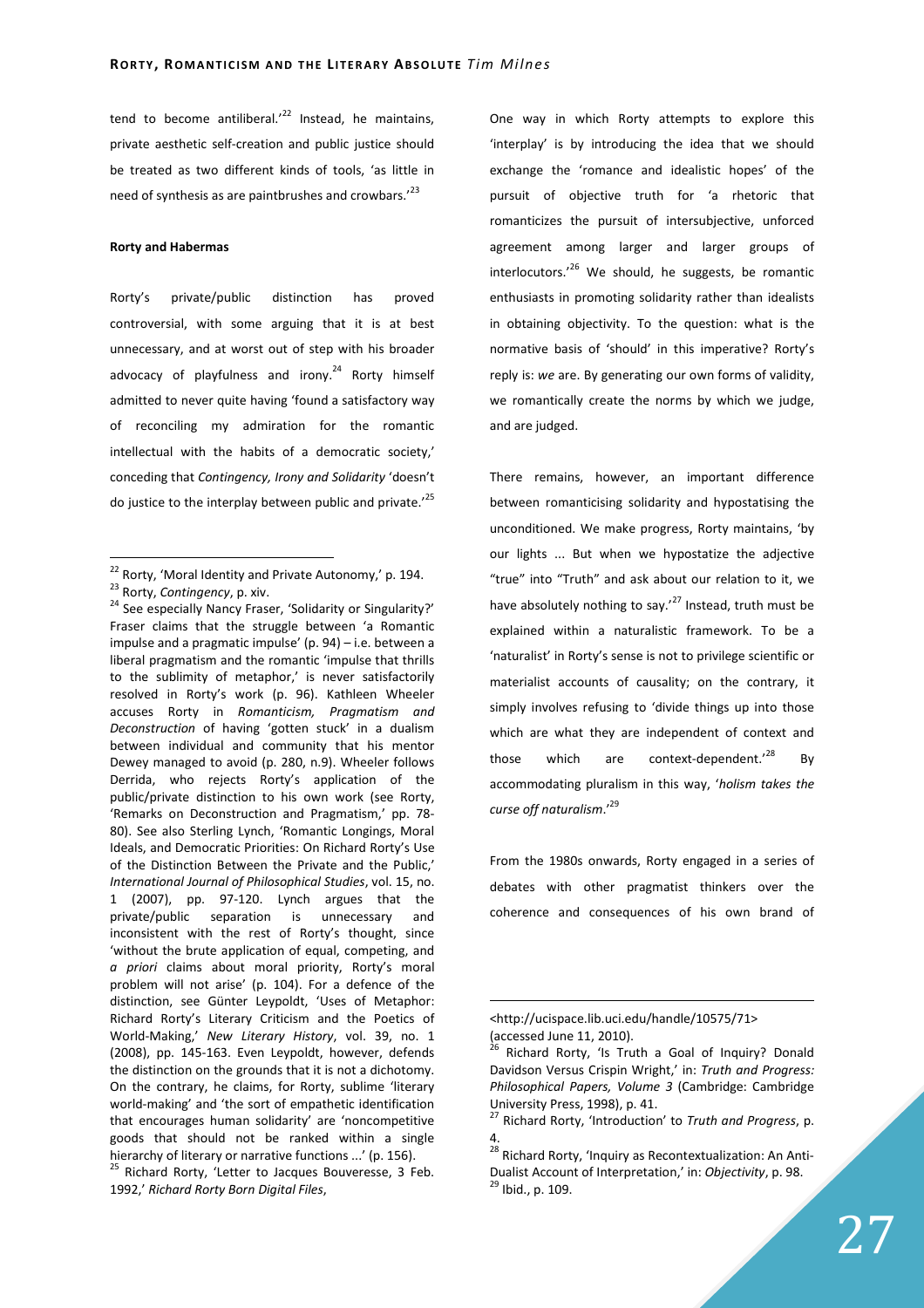'holistic' naturalism.<sup>30</sup> Among his many interlocutors, Jürgen Habermas criticised the attempt to eliminate even the presupposition of context-independent truth from dialogue. Rorty's naturalism, Habermas argues, fails to distinguish between the reflexivity of philosophical discourse, which suspends the preconditions of everyday thought, and the dialogue of the 'lifeworld,' for which a concept of objective truth is a necessary precondition. Naturalist or deflationary theories of truth are fine for reflective thinking, Habermas maintains, but 'in everyday life we cannot survive with hypotheses alone, that is, in a persistently fallibilist way. $31$  Consequently, any pragmatic account of truth must accommodate 'the entwining of the two different pragmatic roles played by the Janus-faced concept of truth in action-contexts and in rational discourses respectively.<sup>32</sup> It is possible to preserve a notion of the *absoluteness* of truth within a pragmatic account of the speech-act situation without falling prey to the perils of hypostatisation.

Rorty rejects this, countering that while it is possible to use idealisations in the same way that 'admirers of Plato have used ... hypostatizations—Beauty, Goodness, and Rightness  $\ldots$  the point of telling such stories is unclear.<sup>33</sup> He is perplexed by Habermas's reluctance to embrace a playful romantic irony: 'Romanticism,' he notes, 'seems to make Habermas nervous.<sup>34</sup> In Habermas's picture of truth as 'Janus-faced,' alternating between system and lifeworld, Rorty detects the vestiges of an essentially religious worldview, a yearning for an encounter with a nonhuman reality. Habermas, on the other hand, is puzzled by Rorty's refusal to acknowledge 'the *pragmatic dimension*' played by normativity in 'a particular deployment of the [truth] predicate.' This aversion to a strong notion of context-independent truth

 $\overline{a}$ 

is still more surprising, Habermas claims, when one realises that, in the notion of 'solidarity,' or extending the circle of dialogue and agreement, even Rorty smuggles a 'weak idealization into play.'<sup>35</sup> This in turn Habermas links to what he sees as a 'Platonist motivation' behind Rorty's outright rejection of any notion of unconditionality, a nostalgia for youthful idealism.<sup>36</sup> Even in Rorty's work, he suggests, hypostatisation is not without its uses.

### **Romanticism and Pragmatism**

Lurking behind the Rorty / Habermas debate on truth is a disagreement within neopragmatism over the legacy of romanticism. Rorty sets his romanticism at the level of 'least common denominator': creative, playful, futureoriented.<sup>37</sup> The aesthetic domain for Rorty is governed by 'play' only because it is securely privatised. Consequently, he sees Habermas as both too romantic (i.e. too transcendental and 'deep') in his hypostatising of truth and not sufficiently romantic (i.e. not ironic) in his resistance to the role of play in human discourse. Viewed another way, however, Habermas's romanticism can be seen as playful precisely *because* it embodies the predicament of being between private and public spheres, between a recognition of truth as a human fiction and truth as the precondition of communication. For Habermas, accordingly, Rorty is both too romantic (i.e. secretly nostalgic and homesick) in his rejection of

<sup>30</sup> See especially the exchanges in *Rorty and his Critics*, ed. Robert Brandom (Oxford: Blackwell, 2000).

<sup>31</sup> Habermas, 'Richard Rorty's Pragmatic Turn,' in: *Rorty and his Critics*, pp. 43-44.

 $32$  Ibid., p. 48.

<sup>33</sup> Rorty, 'Introduction' to *Truth and Progress*, p. 4.

<sup>&</sup>lt;sup>34</sup> Richard Rorty, 'Habermas, Derrida, and the Functions of Philosophy,' in: *Truth and Progress,* p. 311.

 $35$  Habermas, 'Richard Rorty's Pragmatic Turn,' p. 51.

<sup>&</sup>lt;sup>36</sup> See Jürgen Habermas, "...And to define America, her Athletic Democracy": The Philosopher and the Language Shaper; In Memory of Richard Rorty,' *New Literary History*, vol. 39, no. 1 (2008), pp. 3-12. Habermas observes that '[t]here is a streak of nostalgia about claiming to offer a philosophy that cleans up with all extant philosophy ...' (p. 8). See also Michael Fischer, 'Redefining Philosophy as Literature: Richard Rorty's "Defence" of Literary Culture,' in: *Reading Rorty: Critical Responses to* Philosophy and the Mirror of Nature *and Beyond*, ed. Alan Malachowski (London: Blackwell, 1990): Fischer argues that because 'Rorty's definition of literary discourse is fundamentally negative, generated by the philosophical tradition that he wants to subvert,' his own view of literature 'perpetuates what he sees as the Platonist's all-or-nothing outlook' (p. 241).

 $37$  Richard Rorty, 'Rationality and Cultural Difference,' in: *Truth and Progress*, p. 200.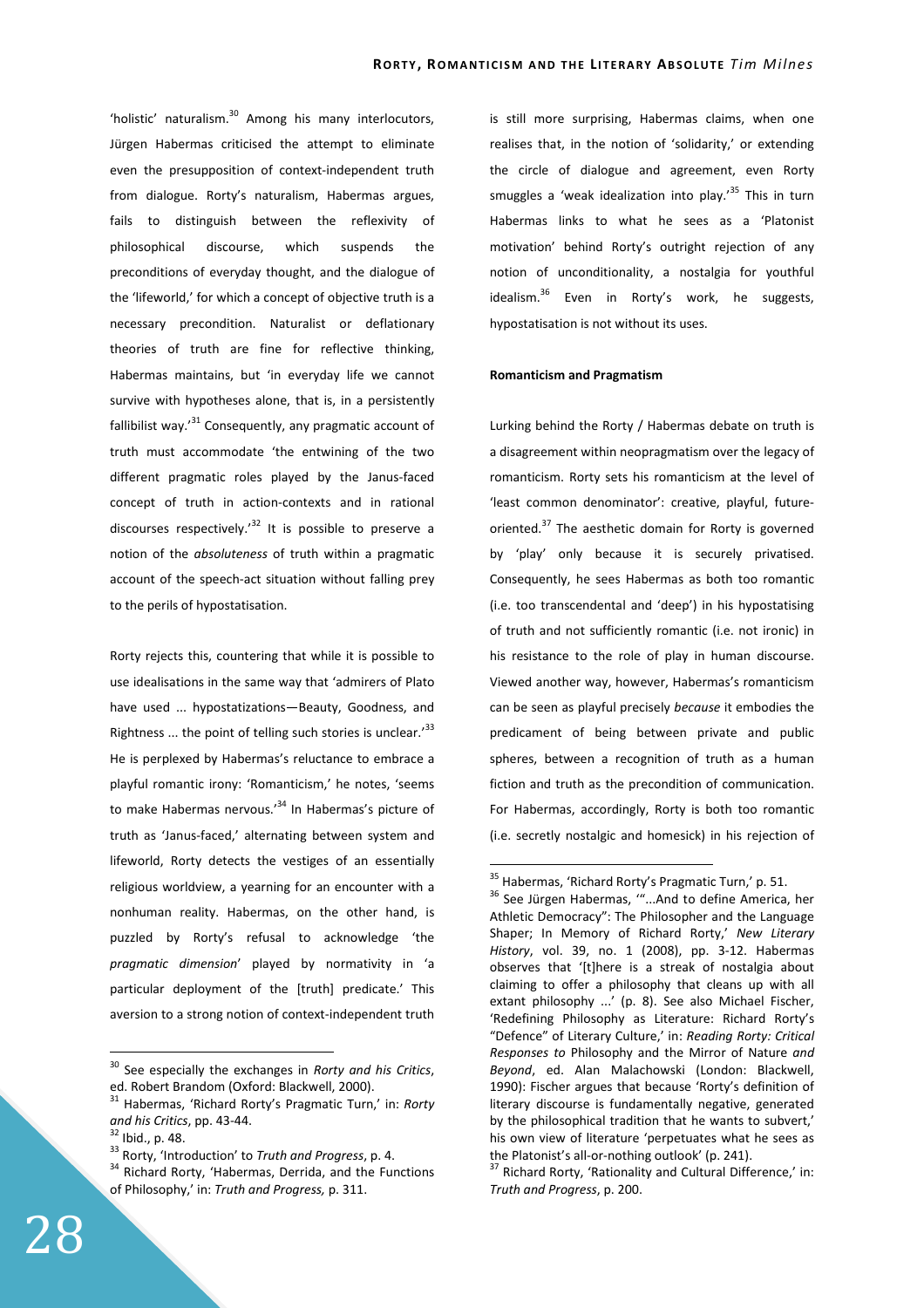idealism and not suitably romantic (i.e. not tolerant of equivocity) in his refusal to recognise the Janus-faced nature of the truth concept, which is both philosophically dubious *and* pragmatically indispensable.

Of the two thinkers, it is Rorty who makes the rehabilitation of romantic ideas a key component of neopragmatism. Any assessment of Rorty's romanticism, however, is beset by two problems. The first, perhaps surprisingly, is that he underestimates just how pragmatic the romantics already are. Until recently, it was still not uncommon to find critics broadly characterising the romantic revolt against the instrumental rationalism of the Enlightenment (Wordsworth's 'meddling intellect') as the idealisation of the 'other' of reason in the shape of the creative imagination. Romanticism, according to this picture, reacts against the reification of truth as object by producing, in turn, its own hypostatisation in the form of aesthetic plenitude. Accepting this narrative, Rorty remains concerned that insofar as they tried to say something 'about' truth, the romantics (particularly English, 'nature-worshipping' ones) were guilty of unnecessary and sometimes mischievous hypostatisation.

The main difficulty with this picture is that it disregards the relationship between the newly-forged concept of the aesthetic and the Enlightenment-romantic discourse of communicative reason. Habermas describes how early nineteenth-century culture develops a language of decentred, communicative rationality that forms a 'counterdiscourse' to the reifying tendencies of both empiricism and idealism. As I have argued elsewhere, in Britain this counterdiscourse emerges from a number of sources within linguistic and anthropological currents in late eighteenth-century empiricism.<sup>38</sup> Foremost amongst these were Thomas Reid's hermeneutics of perception, John Horne Tooke's linguistic deflation of 'Truth' and Jeremy Bentham's understanding of the role played by

 $\overline{a}$ 

'logical fictions' in everyday communication. In developments such as these one finds a shift away from mentalism and representationalism and towards an interest in how beliefs are justified through norms embedded in the communicative practices of communities. This linguistic and proto-pragmatic turn is incorporated into the work of writers such as Coleridge, Shelley and Keats, where it re-emerges as the immanent critique of their own habits of idealism. $39$  Rorty's conversational pragmatism is prefigured in romanticism, then, but not in the way that he supposes. As David Simpson has argued, Rorty's idea of truth as 'conversation' can be traced back to an eighteenthcentury intellectual culture that elevated nonprofessionalism and politeness, ultimately feeding romantic conceptions of creativity, authorship, and the 'literary.'<sup>40</sup> The English romantics, in turn, *reconstruct* Enlightenment ideas of conversation, extending the public and dialogical mode of a writer like Pope *inwards*, so that the Lockean, punctual self *itself* becomes dialogical, exposed to the same 'conversations' that shape communities.

Unlike Rorty, however, Coleridge and Wordsworth maintain a concern with the role played by transcendental conditions embedded in the pragmatics of communication. This brings us to the second problem with Rorty's romanticism, which is that Rorty appears to strip romanticism of what makes it distinctive as an intellectual force in the first place: the idea of aesthetic *engagement* with the world and with other people. What is at stake in the romantic idea of the aesthetic is Kant's redescription of the thing-in-itself as a purely regulative category. The impossibility of reconciling the finite with the infinite, the conditioned with the unconditioned, produces romantic equivocity as truth becomes, in Habermas's terms, 'Janus-faced',

<sup>38</sup> See Tim Milnes, *The Truth about Romanticism*, chapter 2.

 $39$  This form of critique is what Paul Hamilton aptly terms 'metaromanticism.' See *Metaromanticism: Aesthetics, Literature, Theory* (Chicago: University of Chicago Press, 2003), p. 2.

<sup>40</sup> David Simpson, *The Academic Postmodern and the Rule of Literature: A Report on Half-Knowledge* (Chicago: University of Chicago Press, 1995), p. 47.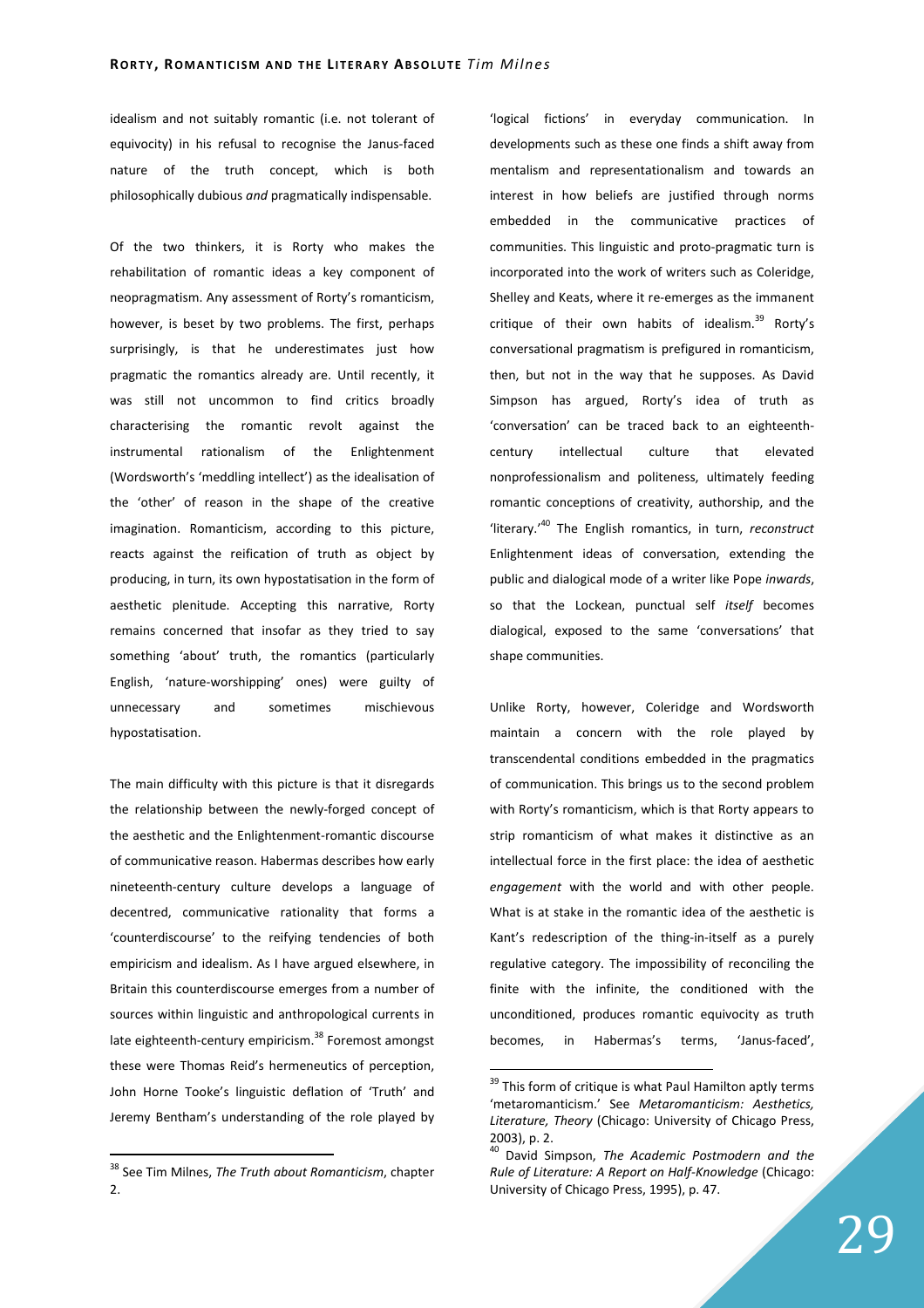unknowable and yet always presupposed. Being in two minds about truth in this way drives the romantic interest in the aesthetic as mediator between everyday communicative practices and their transcendental conditions. This in turn means bringing private and public spheres, imagination and reason, literature and philosophy, into free play. For writers such as Schiller, Coleridge and Friedrich Schlegel, such free play does not occur outside the aesthetic; it *is* the aesthetic process itself. Romantic aesthetic mediation emerges as a form of self-critique rather than hypostasis, elevating, as Habermas puts it, the 'body-centred experiences of a decentred subjectivity that function as the placeholders for the other of reason.'<sup>41</sup>

Herein lies the romantic challenge to philosophy: to see itself as exhausted in artistic activity, what Philippe Lacoue-Labarthe and Jean-Luc Nancy term the 'Literary Absolute.' By declaring that '[t]he actual infinite is the infinity of the work of art,' romanticism designates the work *in progress* as the 'infinite truth of the work' and invents the genre of 'Literature' as the interplay of spontaneity and reflection, poetry and philosophy. $42$ Lying indeterminately between a thing and an act, the aesthetic process is always becoming, which is another way of saying that it is always performed.<sup>43</sup> This notion of performativity, essential to romantic writers as the basis of an aesthetic means of *overcoming* contradiction, is inimical to pragmatists committed to *dismissing* contradiction. Consequently, Rorty's private ironism bears little resemblance to that of Coleridge and Schlegel, for whom the ironic or performative features of aesthetic objects testify to an ineffable encounter with the unconditioned.<sup>44</sup> And yet, when Rorty attempts to evade dangerous hypostatisations in his own work by privatising the imagination, he transforms the romantic idea of the aesthetic, the very point of which was to mediate *between* the finite and infinite, between everyday pragmatism and regulative idealism, beyond recognition. While Rorty alternates betwen his romantic and naturalistic sides, the romantics mediate: since the Absolute is fundamentally 'literary', to think *at all* is to aestheticise. Only by understanding how the romantic idea of the aesthetic relates to absoluteness can we understand why the romantics write in the *way* that they do, that is, performatively.

#### **Rorty and Wordsworth**

 $\overline{a}$ 

At this point I should make it clear that none of this necessarily implies that Rorty's romantic utilitarianism is a *bad* idea, merely that it trades on a bad idea of romanticism. Nor is the point that Rorty's conception of romanticism is partial (that much he admits) but that in stripping the aesthetic imagination of its power to engage with a public world, Rorty stretches the idea of 'romanticism' beyond breaking point. In order to illustrate this, I would like finally and briefly to compare two 'romantic' autobiographical narratives. The first is Rorty's own. In his essay, 'Trotsky and the Wild Orchids,' Rorty recounts how his upbringing by Trotskyite parents led him to view his non-political, 'private, weird, snobbish, incommunicable interests' with unease, particularly his enthusiasm for wild orchids. He recalls how the romantic poetry of Wordsworth and Yeats inspired him in the attempt to synthesise his sense of political duty with his botanical pursuits:

<sup>41</sup> Jürgen Habermas, *The Philosophical Discourse of Modernity: Twelve Lectures*, trans. Frederick Lawrence (Cambridge: MIT Press, 1987), p. 306.

<sup>42</sup> Philippe Lacoue-Labarthe and Jean-Luc Nancy, *The Literary Absolute: Theory of Literature in German Romanticism*, 1978, trans. Philip Barnard and Cheryl Lester (Albany: State University of New York Press, 1988), p. 48.

<sup>43</sup> See, for example, Angela Esterhammer, *The Romantic Performative: Language and Action in British and German Romanticism* (Stanford: Stanford University Press, 2000). Esterhammer observes that for Coleridge, 'the verb "to be"' functions 'as a verb-substantive, thus as both an act and a state – and thus as a phenomenon that resembles *becoming* or even *performance*' (p. 8).

<sup>44</sup> See Adam Carter, '"Self-Creation and Self-Destruction": Irony, Ideology, and Politics in Richard Rorty and Friedrich Schlegel,' *Parallax*, vol. 4, no. 4 (1998), pp. 21-40. Carter maintains that by failing to heed Schlegel's account of irony as the 'dialectic of *selfcreation* and *self-destruction*' (p. 23), Rorty's ironism 'is profoundly undialectical in its conceptualisation' (p. 34).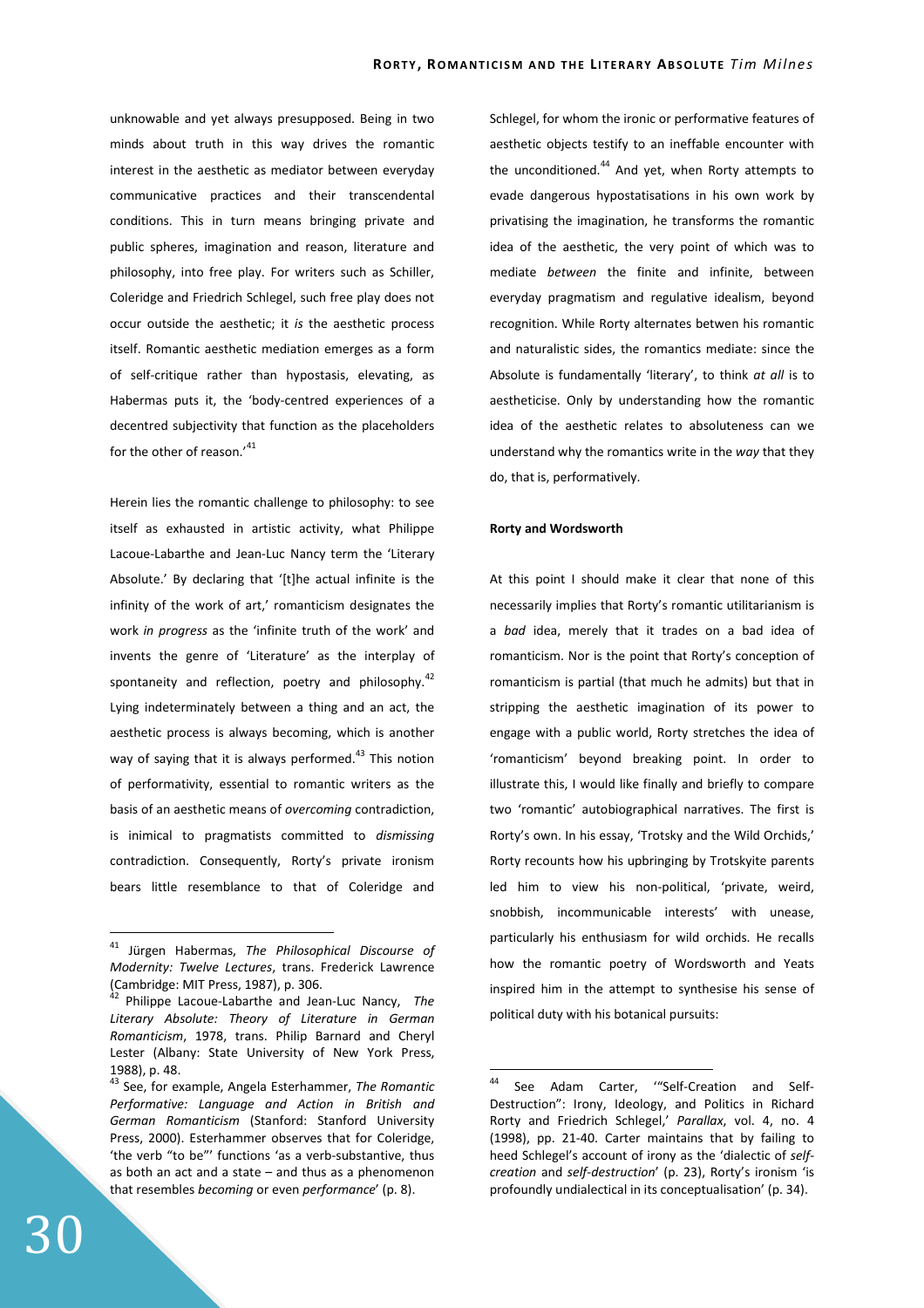I wanted to find some intellectual or aesthetic framework which would let me – in a thrilling phrase which I came across in Yeats – 'hold reality and justice in a single vision'. By *reality* I meant, more or less, the Wordsworthian moments in which, in the woods around Flatbrookville (and especially in the presence of certain coralroot orchids, and of the smaller yellow lady slipper), I had felt touched by something numinous, something of ineffable importance.<sup>4</sup>

The young Rorty was rescued from his dilemma by reading Hegel's *Phenomenology*, whose historicism taught him (once he had been immunized against pantheism by Dewey) a 'cheerful commitment to irreducible temporality<sup>46</sup> and thus that 'there is no need to weave one's personal equivalent of Trotsky and one's personal equivalent of my wild orchids together.<sup>47</sup> The adult Rorty's solution to the paradox of Trotsky and the wild orchids, then, was to privatise his romantic enthusiasms. This involves 'accepting that what matters most to you may well be something that may never matter much to most people ... But that is no reason to be ashamed of, or downgrade, or try to slough off, your Wordsworthian moments.'<sup>48</sup>

Rorty's use of the term 'Wordsworthian moments' is suggestive, particularly in light of the poet's own association of flowers with epiphanic and renovating 'spots of time' recovered through the 'inward eye' of memory and imagination. Closer inspection, however, reveals that Wordsworth's relationship with evocative flora bears little resemblance to Rorty's. Take, for example, the memorable appearance of the pansy in 'Ode: Intimations of Immortality', which confirms the poet's deep sense of loss:

The Pansy at my feet Doth the same tale repeat: Whither is fled the visionary gleam? Where is it now, the glory and the dream?  $(54-57)^{49}$ 

 $\overline{a}$ 

Wordsworth chooses his flower with care. Traditionally likened to the human face, the pansy, whose name derives from the French term *pensée*, has a long association in Western culture with thought and memory – key themes in Wordsworth's narratives of loss and recovery. Thus, in the 'Intimations' ode, the pansy echoes the forms of nature that 'speak of something that is gone' (53). As Paul de Man claims, however, images of plant life in romantic poetry generally carry the heavy (for de Man, impossible) burden of symbolically binding being and truth, metaphor and meaning, in an organic unity.<sup>50</sup> The romantic plant promises to overcome contingency and temporality; hence the numinous power of those suspended 'moments.' In the particular case of the 'Intimations' Ode, the flower offers the narrator the prospect of recovering a 'visionary' unity by reminding him of what he has lost since childhood. At the same time, the face of the flower suggests an interlocutor, an equivalent centre of self, and thus the possibility of dialogue. Seen this way, Wordsworth's pansy is a metaphor for metaphoricity, signifying the dependence of 'face-toface' conversation upon an act of imaginative projection that is itself fundamentally poetic or figurative.

More (much more than I can detail here) could be said about the role played by the pansy at this pivotal point in the 'Ode.' $51$  The point I wish to make, however, is that, by imagining a dialogue with a corresponding form in nature, Wordsworth foregrounds the constitutive role of the aesthetic imagination in mediating one's interaction with the world and with other people. From this

<sup>45</sup> Rorty, 'Trotsky and the Wild Orchids,' p. 9.

<sup>46</sup> Ibid., p. 11.

<sup>47</sup> Ibid., p. 13.

<sup>48</sup> Ibid., p. 13.

<sup>49</sup> Text from William Wordsworth, *Poems, in Two Volumes, and Other Poems, 1800-1807*, ed. Jared Curtis (Ithaca: Cornell University Press, 1983), p. 272.

<sup>&</sup>lt;sup>50</sup> See Paul de Man, 'Intentional Structure of the Romantic Image,' in: *The Rhetoric of Romanticism* (New York: Columbia University Press, 1984). For de Man, in promising a natural unity of language and world, the plant becomes one of the most overdetermined romantic images, one whose failure is self-inscribed, since 'it is in the essence of language to be capable of origination, but of never achieving the absolute identity with itself that exists in the natural object' (p. 6).

 $51$  The end of the fourth stanza marks the point at which Wordsworth laid down his pen in late March 1802. Thereafter he worked on the poem intermittently before completing it in June 1804. See Curtis's notes on the composition of the 'Ode' (*Poems*, p. 271).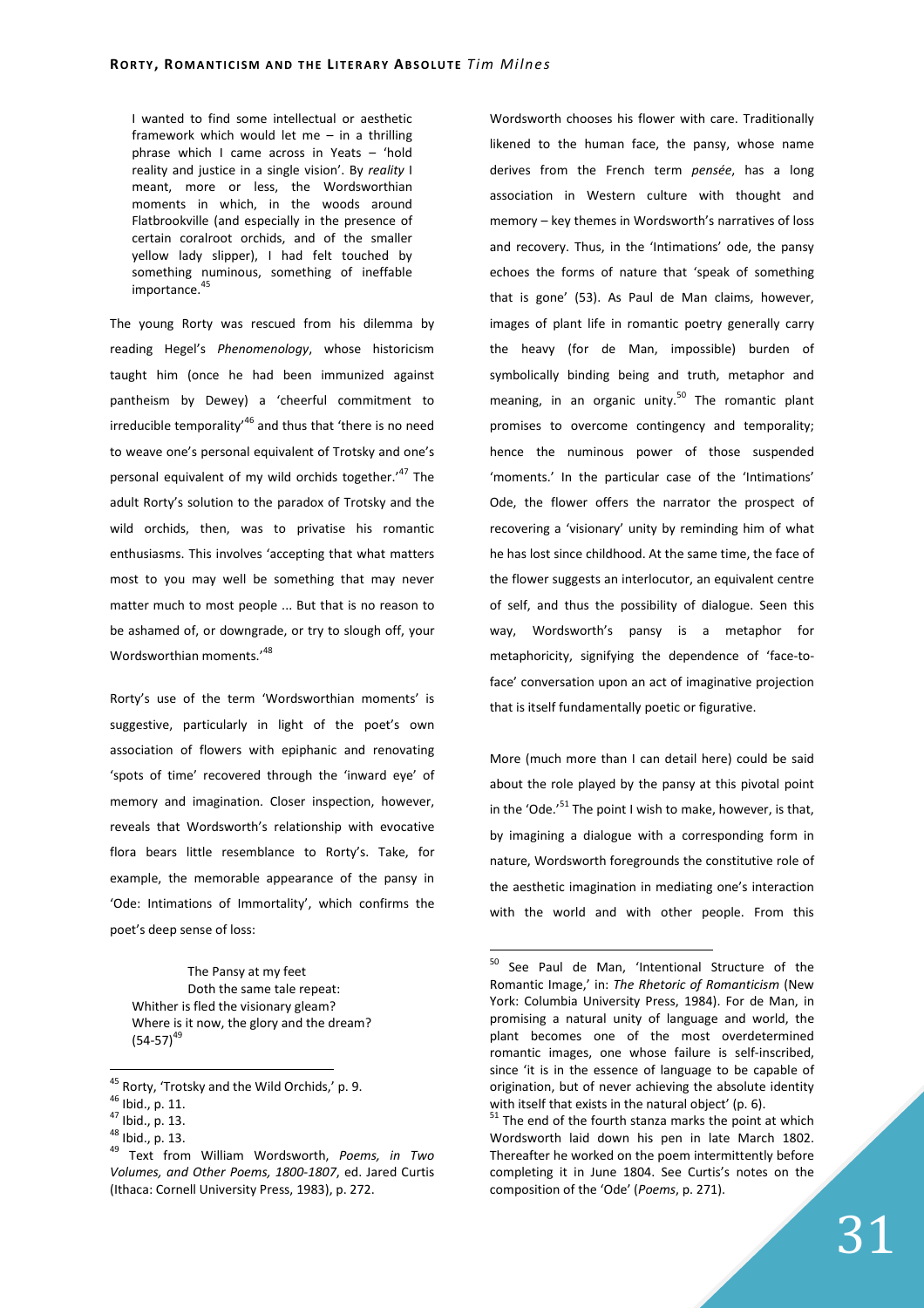perspective, aesthetic idealisations (such as visualising the possibility of communication through the image of a pansy) and public behaviour cannot be divided. For Wordsworth, the relationship between the personal and the social is aesthetic insofar as the normative forms that our thoughts presuppose are shaped by complex relationships between sense, memory, emotion, and pleasure. Rorty's flowers, by contrast, are Platonic and remote, detached from everyday life. Initially collector's items, the wild orchids come to function to the teenaged Rorty as symbols of 'moral and philosophical absolutes,' insofar as they are 'numinous, hard to find, known only to a chosen few.'  $52$  The pansy at Wordsworth's feet, however, is more than just a private curiosity. Always already humanised, the communicative face of the pansy figures the very aestheticisation of thought (the figuration of the Absolute) performed by the poem itself. It is this aestheticisation that, for Wordsworth, makes conversation and thought possible.

#### **Conclusion**

I have argued here that, insofar as they replace the romantic idea of an aesthetic dialectic between self and world with one bracketed within the private sphere. Rorty's numinous 'moments' are far from 'Wordsworthian'. By privatising a notion of the aesthetic that is always *more* than merely private, Rorty throws the romantic baby out with the bathwater. In this respect, he is closer to a naturalist thinker like Hume than to a romantic poet like Wordsworth. Rorty might have accepted this claim (he described himself as a 'neo-Humean'). $53$  Indeed, it could be argued that all this demonstrates is that, in coining the term 'romantic utilitarianism,' Rorty alighted on an unhelpful adjective,

 $^{52}$  Rorty, 'Trotsky and the Wild Orchids,' p. 8.<br> $^{53}$  See ("Relativisms Finding and M

a problem solved by simply replacing 'romantic' with a less loaded descriptor, such as 'creative' or 'linguistic.' There is an element of truth to this: again, I am claiming that Rorty's misprision of romanticism undermines not his neopragmatism, but merely his characterisation of the latter as *romantic* utilitarianism. That he chose to do so, especially when viewed in light of his wide-ranging writing on romanticism and pragmatism, tells us something interesting about his understanding of the relationship between the two.

In particular, as I suggested at the beginning of this essay, it confirms that Rorty's image of romanticism is fundamentally Bloomian. Like Bloom in his early work, Rorty's interest in the romantics is based on notions of power. On this picture, the romantics are creative idealists committed to 'taking the world by the throat and insisting that there is more to this life than we have ever imagined.<sup>' 54</sup> And yet, while this formulation goes some way to explaining why Rorty preferred to keep romantic enthusiasms indoors, it offers a rather limited account of philosophical romanticism. Habermas's work, by contrast, enables us to question the Bloomian model of the romantic imagination as centred in a powerful ego. What Habermas offers is an account of romantic aesthetics as rooted in ideas of sociability and conversation. Rather than relying upon hypostatised negations of reason, writers like Wordsworth located the condition of possibility for communication in a shared notion of truth as the unconditioned, or Absolute.

Rorty, of course, rejects such transcendental narratives, citing Donald Davidson's argument that '*the very absoluteness of truth is a good reason for thinking "true" indefinable and for thinking that no theory of the nature of truth is possible*.'<sup>55</sup> Davidson, however, did not go quite so far as to dismiss all stories about truth as pointless. Just because truth is an 'indefinable concept,'

 $\overline{a}$ 

See "Relativism: Finding and Making" and transcription of conversation with Juergen Habermas and other scholars,' *Richard Rorty Born Digital Files* <http://ucispace.lib.uci.edu/handle/10575/1002>: '... I think of imagination and sentiment ... as the faculties which do most to make moral progress possible. I don't want to be a neo-Aristotelian, I want to be a neo-Humean.' (68).

<sup>&</sup>lt;sup>54</sup> Richard Rorty, 'Appendix: The Inspirational Value of Great Works of Literature,' in: *Achieving our Country: Leftist Thought in Twentieth-Century America* (Cambridge: Harvard University Press, 1998), p. 137. <sup>55</sup> Rorty, 'Introduction' to *Truth and* Progress, p. 3.